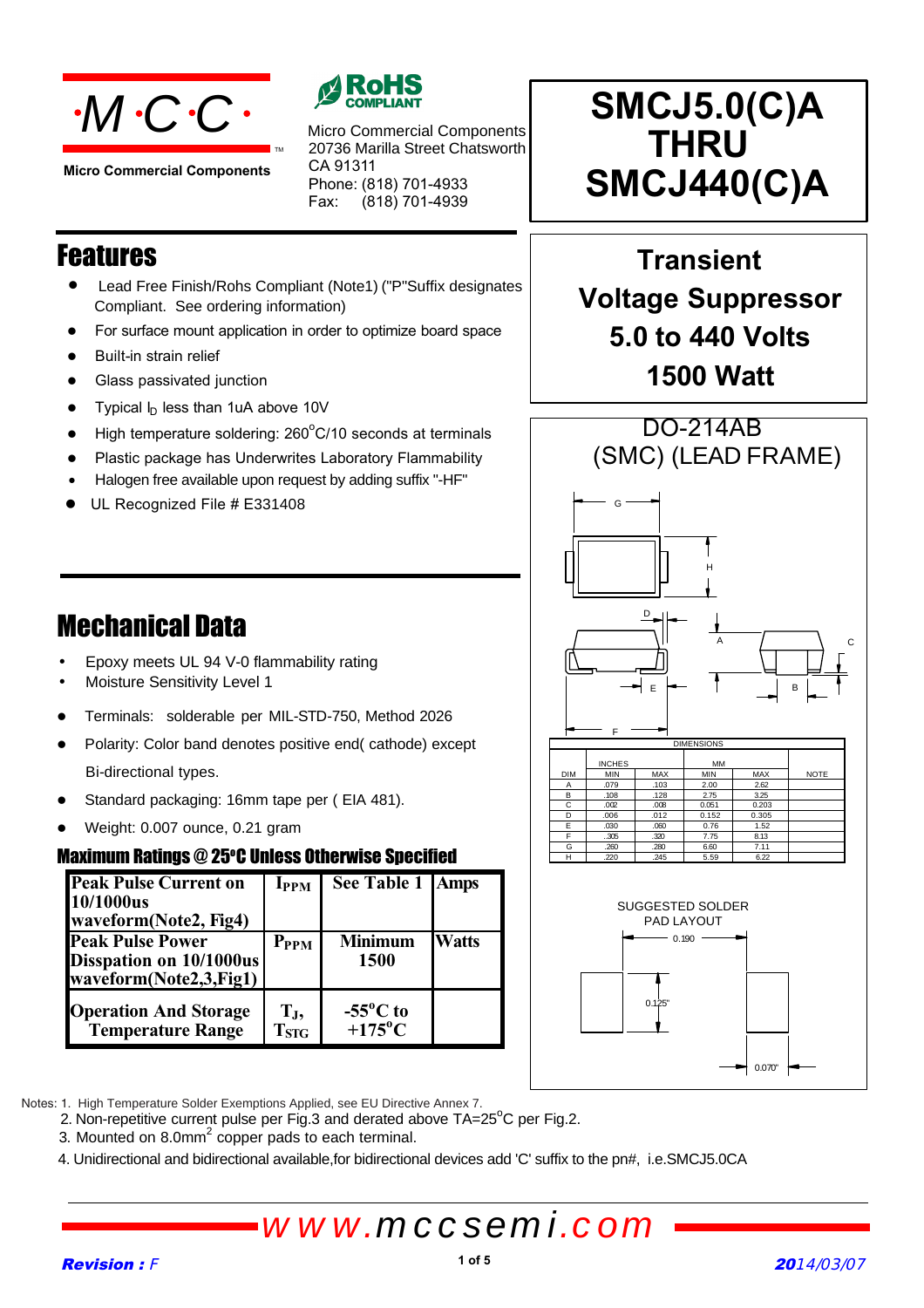# **SMCJ5.0 THRU SMCJ440CA**



**Micro Commercial Components**



#### Fig. 1-PEAK PULSE POWER RATING CURVE Fig. 2-PULSE DERATING CURVE



Fig. 3-PULSE WAVEFORM





V(WM), REVERSE STAND-OFF VOLTAGE, VOLTS

Fig. 4-TYPICAL JUNCTION CAPACITANCE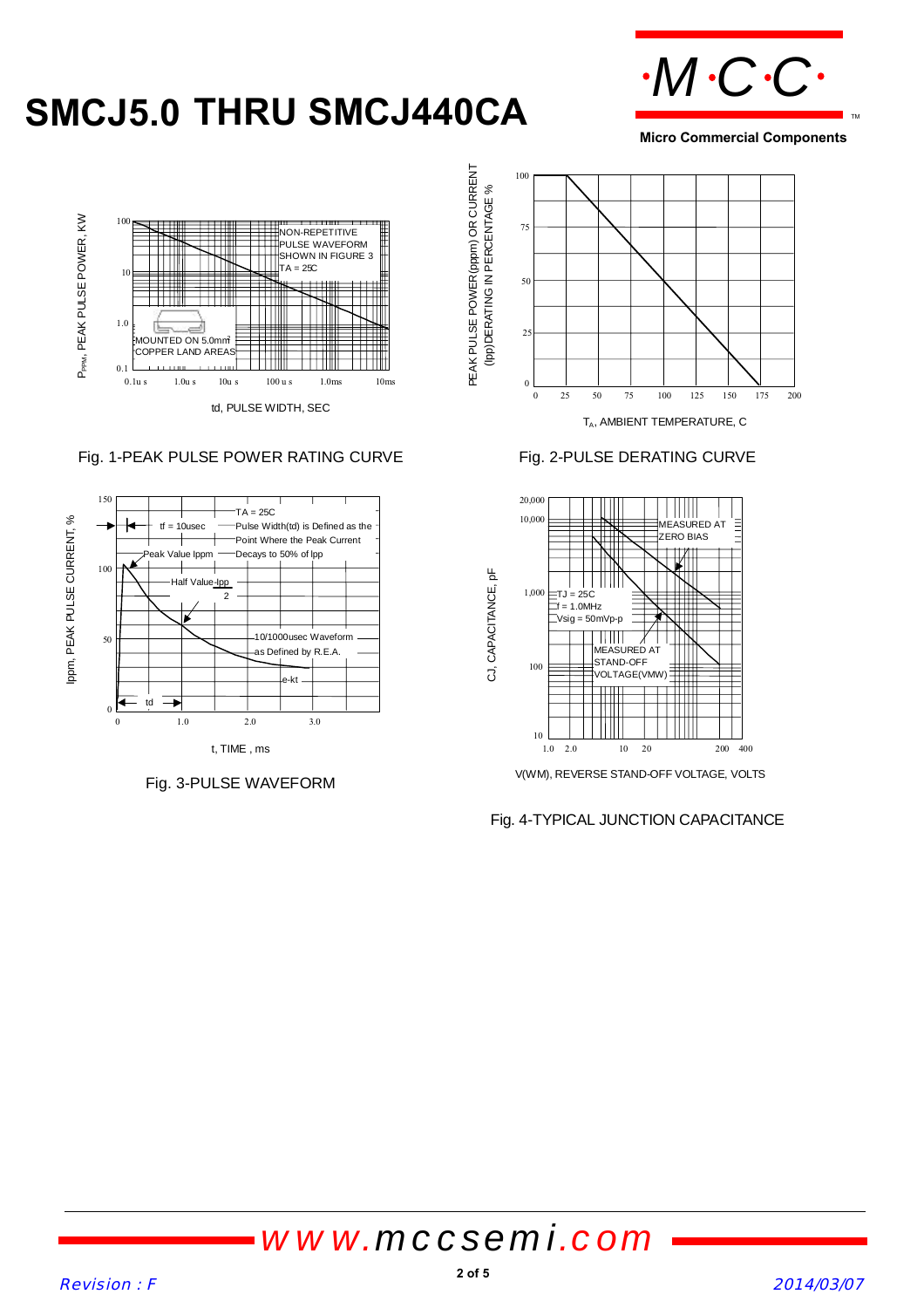# **SMCJ5.0 THRU SMCJ440CA**



**Micro Commercial Components**

#### ELECTRICAL CHARACTERISTICS @25°C

|           | <b>MCC Part Number</b> | Reverse<br>Stand -Off<br>Voltage | <b>Breakdown Voltage</b><br>$V_{BR}(V)$ |       | Test<br>Current | Max.<br>Clamping<br>Voltage @I <sub>PP</sub> | Peak Pulse<br>Current | Reverse<br>Leakage<br>Current $@V_{WM}$ | <b>Marking Code</b> |            |
|-----------|------------------------|----------------------------------|-----------------------------------------|-------|-----------------|----------------------------------------------|-----------------------|-----------------------------------------|---------------------|------------|
| Uni-Polar | <b>Bi-Polar</b>        | $V_{WM}(V)$                      | Min                                     | Max   | $I_T(mA)$       | $V_C(V)$                                     | $I_{PP}(A)$           | $I_D(uA)$                               | UNI                 | BI         |
| SMCJ5.0A  | SMCJ5.0CA              | 5                                | 6.4                                     | 7.0   | 10              | 9.2                                          | 163.0                 | 800                                     | GDE                 | <b>BDE</b> |
| SMCJ6.0A  | SMCJ6.0CA              | 6                                | 6.7                                     | 7.4   | 10              | 10.3                                         | 145.7                 | 800                                     | GDG                 | BDG        |
| SMCJ6.5A  | SMCJ6.5CA              | 6.5                              | 7.2                                     | 8.0   | 10              | 11.2                                         | 134.0                 | 500                                     | <b>GDK</b>          | <b>BDK</b> |
| SMCJ7.0A  | SMCJ7.0CA              | $\overline{7}$                   | 7.8                                     | 8.6   | 10              | 12.0                                         | 125.0                 | 200                                     | <b>GDM</b>          | <b>BDM</b> |
| SMCJ7.5A  | SMCJ7.5CA              | 7.5                              | 8.3                                     | 9.2   | 1               | 12.9                                         | 116.3                 | 100                                     | GDP                 | <b>BDP</b> |
| SMCJ8.0A  | SMCJ8.0CA              | 8                                | 8.9                                     | 9.8   | 1               | 13.6                                         | 110.3                 | 50                                      | GDR                 | <b>BDR</b> |
| SMCJ8.5A  | SMCJ8.5CA              | 8.5                              | 9.4                                     | 10.4  | 1               | 14.4                                         | 104.2                 | 20                                      | GDT                 | <b>BDT</b> |
| SMCJ9.0A  | SMCJ9.0CA              | 9                                | 10.0                                    | 11.1  | 1               | 15.4                                         | 97.4                  | 10                                      | GDV                 | <b>BDV</b> |
| SMCJ10A   | SMCJ10CA               | 10                               | 11.1                                    | 12.3  | 1               | 17.0                                         | 88.3                  | 5                                       | GDX                 | <b>BDX</b> |
| SMCJ11A   | SMCJ11CA               | 11                               | 12.2                                    | 13.5  | 1               | 18.2                                         | 82.5                  | 5                                       | GDZ                 | <b>BDZ</b> |
| SMCJ12A   | SMCJ12CA               | 12                               | 13.3                                    | 14.7  | $\mathbf{1}$    | 19.9                                         | 75.4                  | 5                                       | <b>GEE</b>          | <b>BEE</b> |
| SMCJ13A   | SMCJ13CA               | 13                               | 14.4                                    | 15.9  | $\mathbf{1}$    | 21.5                                         | 69.8                  | 5                                       | GEG                 | <b>BEG</b> |
| SMCJ14A   | SMCJ14CA               | 14                               | 15.6                                    | 17.2  | $\mathbf{1}$    | 23.2                                         | 64.7                  | 5                                       | GEK                 | <b>BEK</b> |
| SMCJ15A   | SMCJ15CA               | 15                               | 16.7                                    | 18.5  | 1               | 24.4                                         | 61.5                  | 5                                       | GEM                 | <b>BEM</b> |
| SMCJ16A   | SMCJ16CA               | 16                               | 17.8                                    | 19.7  | 1               | 26.0                                         | 57.7                  | 5                                       | GEP                 | <b>BEP</b> |
| SMCJ17A   | SMCJ17CA               | 17                               | 18.9                                    | 20.9  | 1               | 27.6                                         | 54.4                  | 5                                       | GER                 | <b>BER</b> |
| SMCJ18A   | SMCJ18CA               | 18                               | 20.0                                    | 22.1  | 1               | 29.2                                         | 51.4                  | 5                                       | <b>GET</b>          | <b>BET</b> |
| SMCJ20A   | SMCJ20CA               | 20                               | 22.2                                    | 24.5  | 1               | 32.4                                         | 46.3                  | 5                                       | GEV                 | BEV        |
| SMCJ22A   | SMCJ22CA               | 22                               | 24.4                                    | 26.9  | 1               | 35.5                                         | 42.3                  | 5                                       | <b>GEX</b>          | BEX        |
| SMCJ24A   | SMCJ24CA               | 24                               | 26.7                                    | 29.5  | 1               | 38.9                                         | 38.6                  | 5                                       | GEZ                 | <b>BEZ</b> |
| SMCJ26A   | SMCJ26CA               | 26                               | 28.9                                    | 31.9  | $\mathbf{1}$    | 42.1                                         | 35.7                  | 5                                       | <b>GFE</b>          | <b>BFE</b> |
| SMCJ28A   | SMCJ28CA               | 28                               | 31.1                                    | 34.4  | 1               | 45.4                                         | 33.1                  | 5                                       | GFG                 | <b>BFG</b> |
| SMCJ30A   | SMCJ30CA               | 30                               | 33.3                                    | 36.8  | 1               | 48.4                                         | 31.0                  | 5                                       | GFK                 | <b>BFK</b> |
| SMCJ33A   | SMCJ33CA               | 33                               | 36.7                                    | 40.6  | 1               | 53.3                                         | 28.2                  | 5                                       | <b>GFM</b>          | <b>BFM</b> |
| SMCJ36A   | SMCJ36CA               | 36                               | 40.0                                    | 44.2  | 1               | 58.1                                         | 25.9                  | 5                                       | GFP                 | <b>BFP</b> |
| SMCJ40A   | SMCJ40CA               | 40                               | 44.4                                    | 49.1  | 1               | 64.5                                         | 23.3                  | 5                                       | <b>GFR</b>          | <b>BFR</b> |
| SMCJ43A   | SMCJ43CA               | 43                               | 47.8                                    | 52.8  | 1               | 69.4                                         | 21.7                  | 5                                       | <b>GFT</b>          | <b>BFT</b> |
| SMCJ45A   | SMCJ45CA               | 45                               | 50.0                                    | 55.3  | $\mathbf{1}$    | 72.7                                         | 20.6                  | 5                                       | GFV                 | <b>BFV</b> |
| SMCJ48A   | SMCJ48CA               | 48                               | 53.3                                    | 58.9  | $\mathbf{1}$    | 77.4                                         | 19.4                  | 5                                       | <b>GFX</b>          | <b>BFX</b> |
| SMCJ51A   | SMCJ51CA               | 51                               | 56.7                                    | 62.7  | $\mathbf{1}$    | 82.4                                         | 18.2                  | 5                                       | GFZ                 | <b>BFZ</b> |
| SMCJ54A   | SMCJ54CA               | 54                               | 60.0                                    | 66.3  | 1               | 87.1                                         | 17.3                  | 5                                       | GGE                 | <b>BGE</b> |
| SMCJ58A   | SMCJ58CA               | 58                               | 64.4                                    | 71.2  | 1               | 93.6                                         | 16.1                  | 5                                       | GGG                 | <b>BGG</b> |
| SMCJ60A   | SMCJ60CA               | 60                               | 66.7                                    | 73.7  | 1               | 96.8                                         | 15.5                  | 5                                       | GGK                 | <b>BGK</b> |
| SMCJ64A   | SMCJ64CA               | 64                               | 71.1                                    | 78.6  | 1               | 103.0                                        | 14.6                  | 5                                       | GGM                 | <b>BGM</b> |
| SMCJ70A   | SMCJ70CA               | 70                               | 77.8                                    | 86.0  | $\mathbf{1}$    | 113.0                                        | 13.3                  | 5                                       | GGP                 | BGP        |
| SMCJ75A   | SMCJ75CA               | 75                               | 83.3                                    | 92.1  | 1               | 121.0                                        | 12.4                  | 5                                       | GGR                 | BGR        |
| SMCJ78A   | SMCJ78CA               | 78                               | 86.7                                    | 95.8  | 1               | 126.0                                        | 11.9                  | 5                                       | GGT                 | BGT        |
| SMCJ85A   | SMCJ85CA               | 85                               | 94.4                                    | 104.0 | 1               | 137.0                                        | 11.0                  | 5                                       | GGV                 | BGV        |
| SMCJ90A   | SMCJ90CA               | 90                               | 100.0                                   | 111.0 | 1               | 146.0                                        | 10.3                  | 5                                       | GGX                 | <b>BGX</b> |
| SMCJ100A  | SMCJ100CA              | 100                              | 111.0                                   | 123.0 | 1               | 162.0                                        | 9.3                   | 5                                       | GGZ                 | <b>BGZ</b> |

For bi-directional type having Vrwm of 10volts and less, the IR limit is double. For parts without A, the VBR is  $\pm 10\%$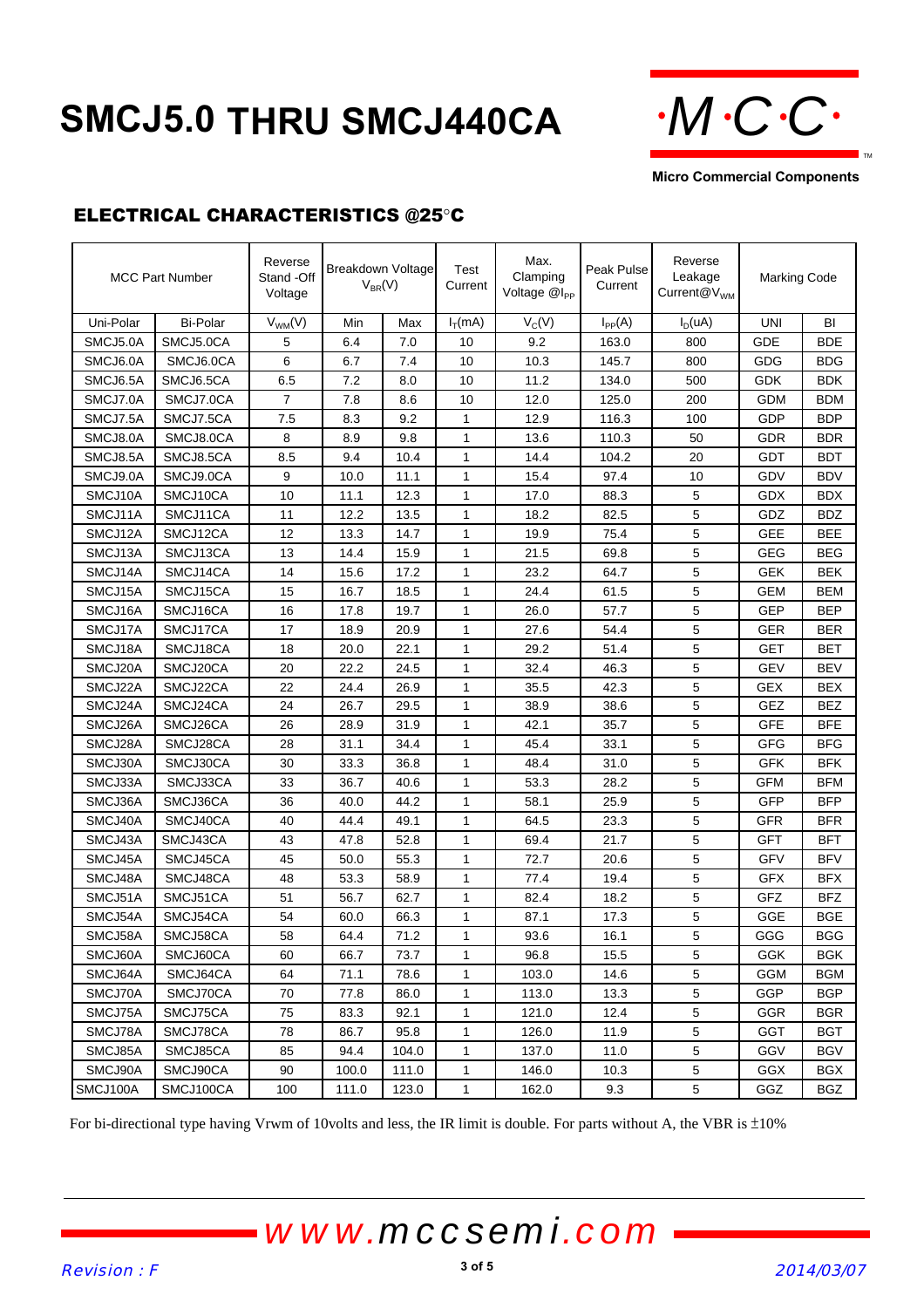# **SMCJ5.0 THRU SMCJ440CA**



**Micro Commercial Components**

#### ELECTRICAL CHARACTERISTICS @25°C

|           | <b>MCC Part Number</b> | Reverse<br>Standard -<br>Off Voltage | <b>Breakdown Voltage</b><br>$V_{BR}(V)$ |       | Test<br>Current | Max.<br>Clamping<br>Voltage @I <sub>PP</sub> | Peak Pulse<br>Current | Reverse<br>Leakage<br>$Current@V_{WM}$ | <b>Marking Code</b> |            |
|-----------|------------------------|--------------------------------------|-----------------------------------------|-------|-----------------|----------------------------------------------|-----------------------|----------------------------------------|---------------------|------------|
| Uni-Polar | Bi-Polar               | $V_{WM}(V)$                          | Min                                     | Max   | $I_{T}(mA)$     | $V_C(V)$                                     | $I_{PP}(A)$           | $I_D(uA)$                              | UNI                 | BI         |
| SMCJ110A  | SMCJ110CA              | 110                                  | 122.0                                   | 135.0 | 1               | 177                                          | 8.5                   | 5                                      | <b>GHE</b>          | <b>BHE</b> |
| SMCJ120A  | SMCJ120CA              | 120                                  | 133.0                                   | 147.0 | 1               | 193                                          | 7.8                   | 5                                      | <b>GHG</b>          | <b>BHG</b> |
| SMCJ130A  | SMCJ130CA              | 130                                  | 144.0                                   | 159.0 | 1               | 209                                          | 7.2                   | 5                                      | <b>GHK</b>          | <b>BHK</b> |
| SMCJ150A  | SMCJ150CA              | 150                                  | 167.0                                   | 185.0 | 1               | 243                                          | 6.2                   | 5                                      | <b>GHM</b>          | <b>BHM</b> |
| SMCJ160A  | SMCJ160CA              | 160                                  | 178.0                                   | 197.0 | 1               | 259                                          | 5.8                   | 5                                      | <b>GHP</b>          | <b>BHP</b> |
| SMCJ170A  | SMCJ170CA              | 170                                  | 189.0                                   | 209.0 | 1               | 275                                          | 5.5                   | 5                                      | <b>GHR</b>          | <b>BHR</b> |
| SMCJ180A  | SMCJ180CA              | 180                                  | 201.0                                   | 222.0 | 1               | 292                                          | 5.1                   | 5                                      | <b>GHT</b>          | <b>BHT</b> |
| SMCJ200A  | SMCJ200CA              | 200                                  | 224.0                                   | 247.0 | 1               | 324                                          | 4.6                   | 5                                      | <b>GHV</b>          | <b>BHV</b> |
| SMCJ220A  | SMCJ220CA              | 220                                  | 246.0                                   | 272.0 | 1               | 356                                          | 4.2                   | 5                                      | <b>GHX</b>          | <b>BHX</b> |
| SMCJ250A  | SMCJ250CA              | 250                                  | 279.0                                   | 309.0 | 1               | 405                                          | 3.7                   | 5                                      | GHZ                 | <b>BHZ</b> |
| SMCJ300A  | SMCJ300CA              | 300                                  | 335.0                                   | 371.0 | 1               | 486                                          | 3.1                   | 5                                      | <b>GJE</b>          | <b>BJE</b> |
| SMCJ350A  | SMCJ350CA              | 350                                  | 391.0                                   | 432.0 | 1               | 567                                          | 2.6                   | 5                                      | GJG                 | <b>BJG</b> |
| SMCJ400A  | SMCJ400CA              | 400                                  | 447.0                                   | 494.0 | 1               | 648                                          | 2.3                   | 5                                      | <b>GJK</b>          | <b>BJK</b> |
| SMCJ440A  | SMCJ440CA              | 440                                  | 492.0                                   | 543.0 | 1               | 713                                          | 2.1                   | 5                                      | <b>GJM</b>          | <b>BJM</b> |

For bi-directional type having Vrwm of 10volts and less, the IR limit is double. For parts without A, the VBR is  $\pm 10\%$